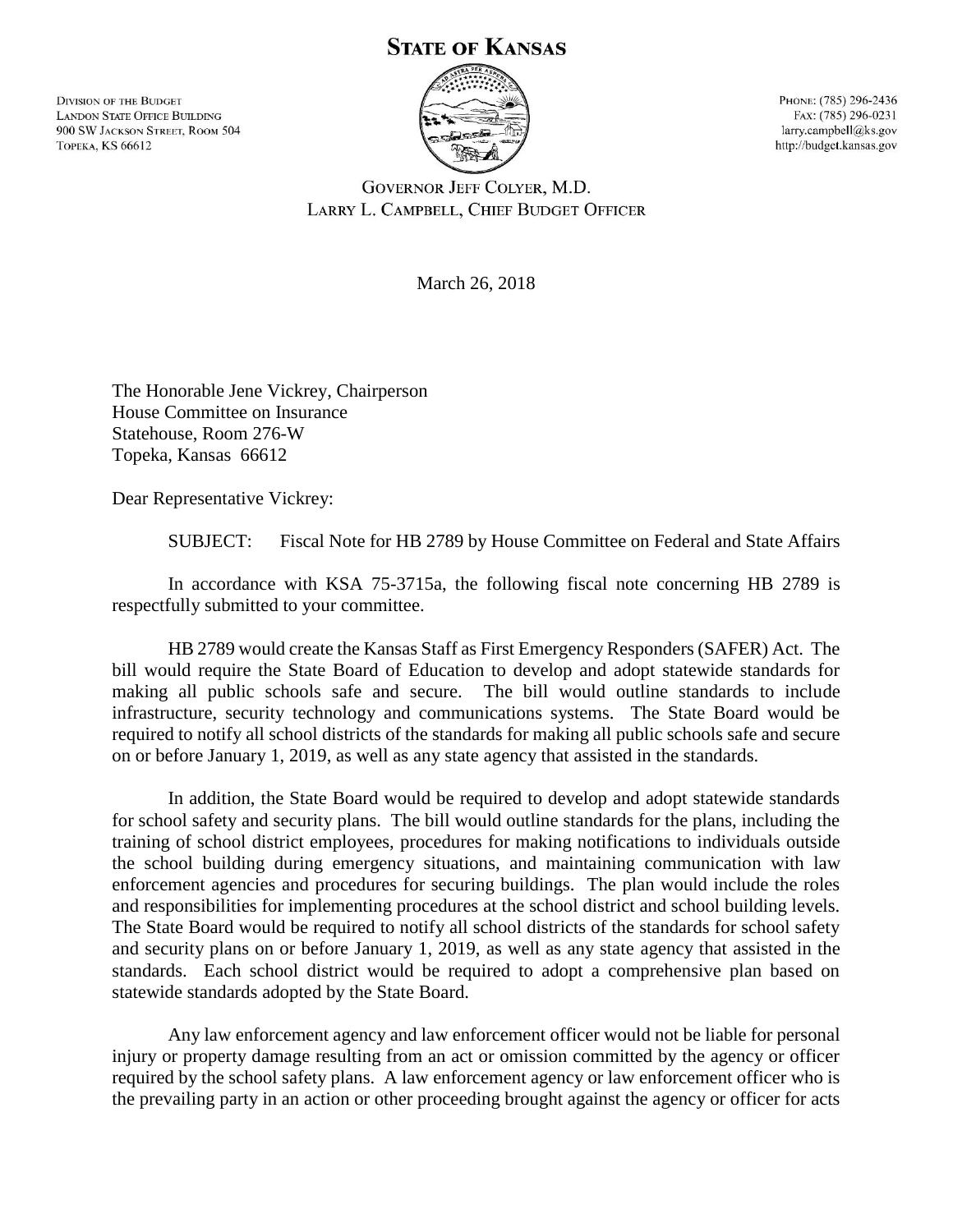The Honorable Jene Vickrey, Chairperson March 26, 2018 Page 2—HB 2789

or omissions while engaged in the discharge of the agency's or officer's duties may be awarded court costs and reasonable attorney fees.

School districts could authorize an employee of the district who has a license to carry a concealed handgun to obtain a license with a SAFER schools endorsement. Any employee who has obtained a SAFER schools endorsement to carry a concealed handgun would be designated as a SAFER schools team member by the school district. All SAFER schools team members would be authorized by school district to carry a concealed handgun in any building of the district. Any information regarding employees designated as SAFER schools team members, or otherwise authorized to carry a concealed handgun that is kept or maintained by a school district would be considered confidential and would not be subject to public disclosure. The board of education of any school district that authorizes employees to carry a concealed handgun would adopt policies and procedures for maintaining the confidentiality of the names, addresses and other personally identifiable information of the employees. Any individual or organization that willfully or knowingly discloses, permits or encourages disclosure of the confidential information would be guilty of a class C misdemeanor.

The bill would prohibit an insurance company from charging unfair discriminatory premiums or refusing to insure a unified school district solely because the school district authorizes employees to carry concealed handguns on the premises of schools, unless the rate differential or policy refusal is based on sound actuarial principles.

For the purposes of promoting the safety and protection of students and emphasizing how students should respond when encountering a firearm, the bill would authorize school districts to provide firearm safety education programs. The State Board of Education would be required to establish curriculum guidelines for a standardized firearm safety education program. The bill would outline suggested programs by grade level.

The bill would exempt from public disclosure the following: (1) any standards that have been adopted by the State Board of Education for making public schools safe and secure; (2) any standards for school safety and security plans; (3) any comprehensive school safety and security plans adopted by a local board of education; and (4) any records regarding school district employees designated as SAFER school team members.

Any individual could report a student through the SAFER Schools Hotline, which would be maintained by the Kansas Bureau of Investigation (KBI). All reports made through the hotline would be investigated. Each school district would be required to prominently publish the hotline on its website.

The Office of the Attorney General would be required to issue a concealed handgun permit with a SAFER schools endorsement to any individual who is eligible and who complies with the application and training requirements for the endorsement. However, the Attorney General could only issue a license with a SAFER schools endorsement to individuals who have been authorized by a school district employing the individual.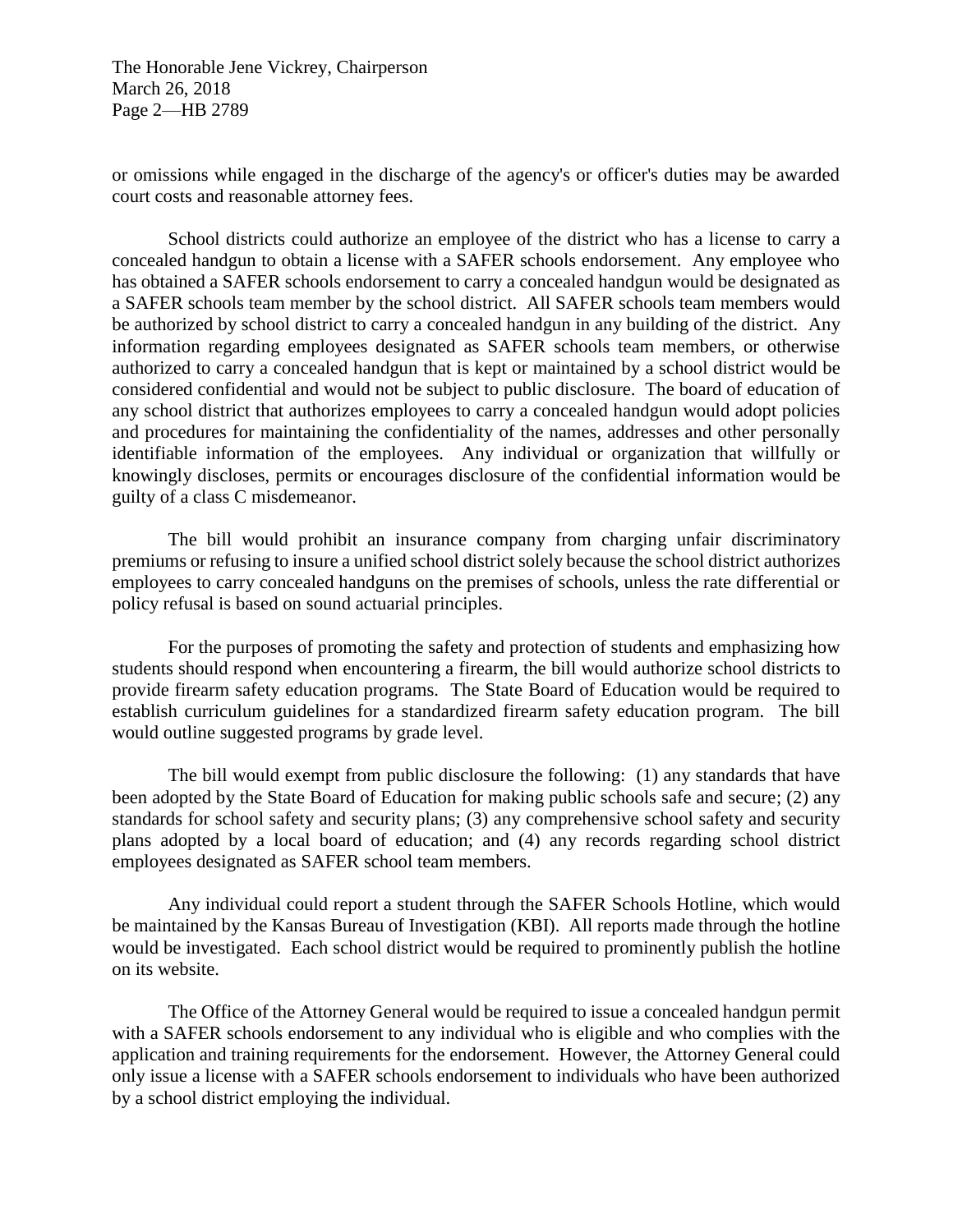The Honorable Jene Vickrey, Chairperson March 26, 2018 Page 3—HB 2789

In any action against a school district regarding possession or use of firearms on a school district premise, there would be a rebuttable presumption of negligence on part of the district when it is shown that the district did not authorize any employee, other than school security officers, to carry concealed handguns in buildings operated by the district.

The bill would grant a board of education the authority to recess to a closed or executive meeting for the purpose of discussing matters relating to the authorization of school district employees to carry concealed handguns or the designation of SAFER schools team members.

According to the Department of Education, enactment of the bill would require additional FY 2019 expenditures totaling \$300,000, all from the State General Fund. Of this amount, \$234,000 would be for 3.00 FTE positions, including 2.00 FTE Professional Staff and 1.00 FTE support staff. These staff members would assist the State Board of Education to develop statewide standards and give technical assistance to school districts. Also included in this estimate are expenditures totaling \$66,000 for other operating expenditures, including \$20,000 for travel and subsistence expenditures, \$20,000 for providing school district workshops, \$10,000 for computer and supplies, \$7,000 for rent, \$4,000 for communications and \$5,000 for committee review of district applications.

The Office of the Attorney General states that enactment of HB 2789 would require the agency to create rules and regulations for the SAFER endorsement, create an additional concealed carry training program, as well as the continual oversight of those concealed carry handgun (CCH) licensees with the SAFER endorsement. The bill would provide additional revenues to the agency from a one-time \$50 SAFER application fee from each applicant in addition to their original \$100 license application fee. From this fee, the agency pays \$47 per fingerprint-based background check to the KBI to cover state and federal costs of that check. If there are no background issues with an initial application, the OAG would retain \$53 of the \$100 to administer the first four years of licensure. The agency estimates that approximately 300 individuals (about 1 per school district) would be authorized for SAFER endorsement initially. The agency states that current staffing levels would be able to process and administer that anticipated level of SAFER applications. However, the agency does not have an estimate of how many of those individuals applying for the SAFER endorsement would already be license holders. As a result, the minimum increased revenue from the enactment of the bill would be \$15,000 (\$50 fee X 300 applicants = \$15,000). Although not specifically stated by the agency, the Division of the Budget assumes the additional revenue would cover the additional agency costs.

The Office of the Attorney General also notes that the bill would create a rebuttable presumption of negligence against any school district that does not authorize any CCH licensees for the SAFER endorsement. If a lawsuit were to be filed against the State of Kansas or an employee resulting from this section, the Office of the Attorney General would be responsible for defending that lawsuit. If that litigation would necessitate the agency for using outside counsel because of in-house caseloads, the estimated cost to defend such a lawsuit would be \$100,000 to \$500,000 over a one to three-year period, all from the State General Fund. If a potential lawsuit would be filed in state court, the case would likely be in litigation for at least one to three years. If a potential lawsuit would be filed in federal court, the case would likely be in litigation for at